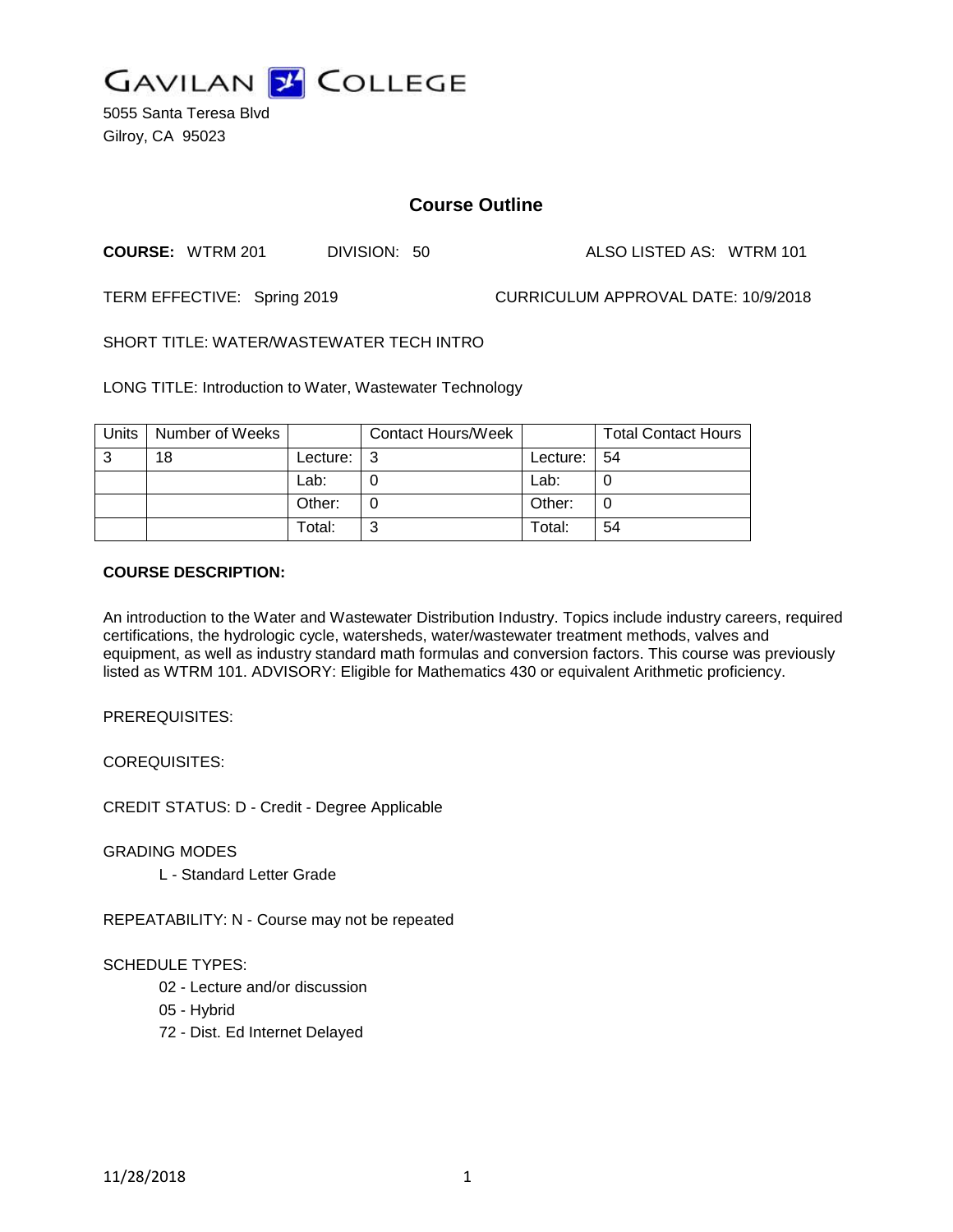# **STUDENT LEARNING OUTCOMES:**

1. Describe how to engage in industry networking, including acronyms utilized throughout the industry, career opportunities, as well as state and voluntary certifications and their issuing organizations. Measure of assessment: Exams, Discussions Year assessed, or planned year of assessment: 2017 Semester: Fall

2. Describe how Industrial, Commercial, and Domestic water is used. Measure of assessment: Exams, Homework Year assessed, or planned year of assessment: 2017 Semester: Fall

3. Provide an overview of water/wastewater treatment.

Measure of assessment: Exams, Homework, Discussions

Year assessed, or planned year of assessment: 2017

# **CONTENT, STUDENT PERFORMANCE OBJECTIVES, OUT-OF-CLASS ASSIGNMENTS**

Curriculum Approval Date: 10/9/2018

6 Hours

Content: Instructor and Student Introductions and Networking. Acronyms throughout the Industry. Career Opportunities. State and Voluntary Certifications and their Issuing Organizations.

Student Performance Objectives: Describe the concept of networking potential. State industry standard acronyms. Recognize professional organizations and the certifications offered. Recognize state organizations and the certifications offered. Identify career opportunities locally, state wide, and nationally. 6 Hours

Content: Hydrologic Cycle. Characteristics of Water, Public Health and Water Quality.

Student Performance Objectives: Outline the phases of the hydrologic cycle. Identify the characteristics of water. Appreciate how water is critical to public health. Describe the need for water quality standards. Recognize and apply industry standard basic math formulas and conversions.

#### 7 Hours

Content: Surface Water. Surface Water Development. Water Sheds. Intake Structures. Basic Math.

Student Performance Objectives: Identify the various forms of surface water. Identify methods of surface water development. Describe the key factors associated with watersheds. Discuss the utilized types of intake structures and overall systems operation. Calculate areas and volumes. Convert cubic feet to gallons to pounds. Calculate linear feet measurements, perimeters and circumference.

#### 7 Hours

Content: Disinfection. Three Forms of Chlorine. Chlorine Safety. P.H. Scale and Measurement. Basic Math. Student Performance Objectives: Identify and describe disinfection methods used in the water and wastewater industry. Discuss the 3 forms of chlorine that are widely used (gas, liquid, dry). Describe the safe handling and use of chlorine and personal protection equipment required. Define how PH is measured and what each end of the PH scale represents. Calculate pounds of chlorine needed based on the percent strength of the chlorine used (gas, liquid, dry).

#### 8 Hours

Content: Ground Water. Ground Water Development. Wells. Similarities Between Water and Wastewater Treatment Processes. Basic Math.

Student Performance Objectives: Identify the various forms of ground water. Identify various methods of ground water development. Describe and define water bearing formations and aquifers. Identify various types of wells and mechanical parts of the system. Describe the similarities of treatment processes used both in the water and wastewater industry. Calculate well draw-down, specific yield, static water level and pumping water level. Calculate PSI.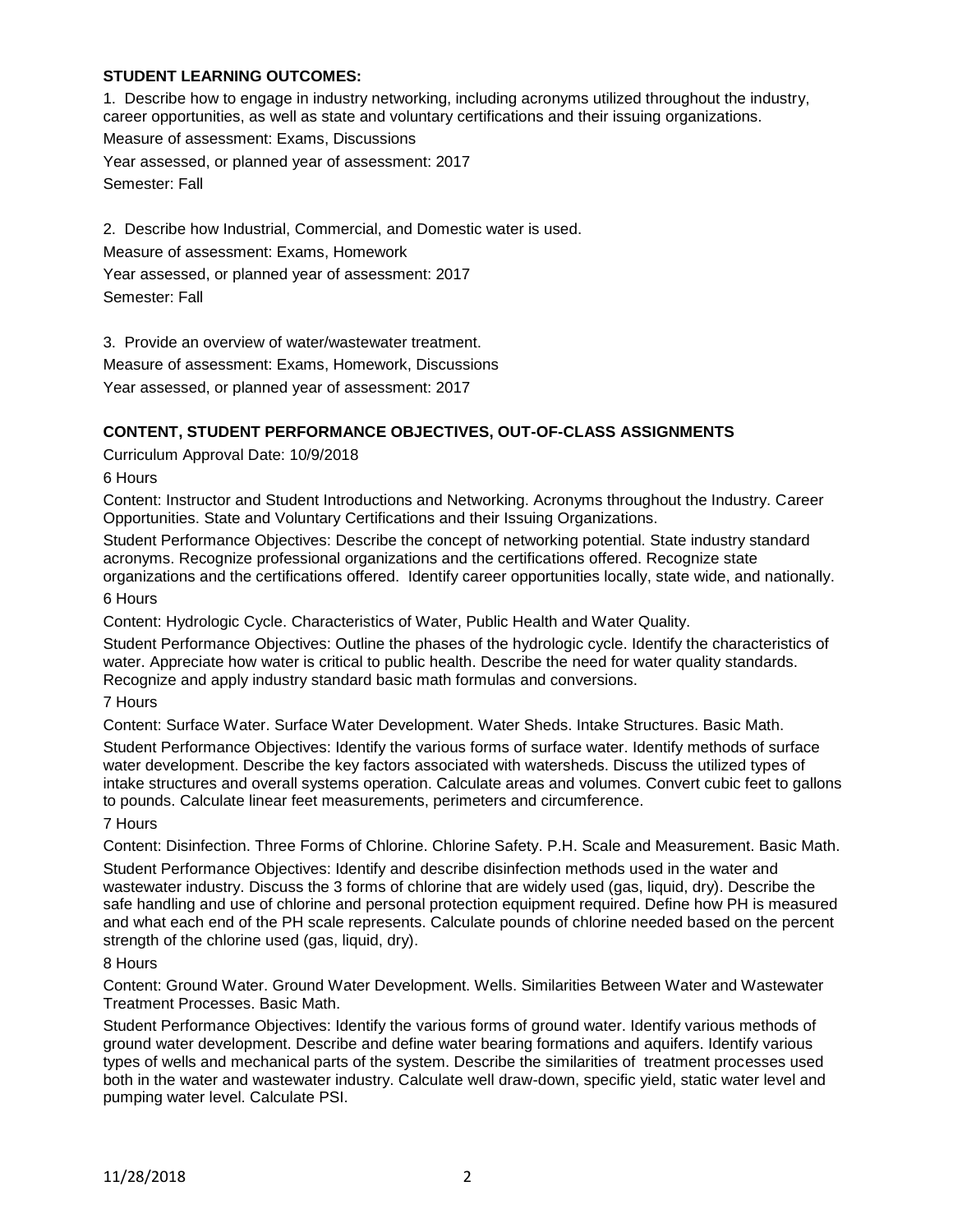# 6 Hours

Content: How Water is Used. Industrial, Commercial, and Domestic Water Use. Variations in Water Use. Basic Math.

Student Performance Objectives: Identify the various uses of water. Describe the production and use of water based on the type of industry. Define the flow dynamics of water use based on time of day. Define per-capita water use. Calculate total volume of water used and percent use by industry. Calculate population equivalents.

6 Hours

Content: Pipelines and Couplings. Pipeline Trenching and Installation. (Local) Water Issues - Nitrate Contamination and Salt Water Intrusion. Basic Math.

Student Performance Objectives: Identify the various types and use of pipes. Identify the various couplings used for joining pipes. Outline the trenching/shoring requirements for underground pipe installation. Identify various types of pipe runs and placement of mechanical joints and kicker blocks. Describe overdraft conditions which can lead to \salt \water intrusion. Describe how nitrate contamination is caused from multiple sources. Calculate percent (%) removal/efficiency of treatment processes. Calculate detention time.

# 6 Hours

Content: Pumps. Valves. Flow Meters. Flow Measurement Devices and Recorders. Basic Math.

Student Performance Objectives: Identify and describe the different types of pumps, valves, flow meters, and flow measurement and recording devices in the water/wastewater industry. Calculate the velocity of moving water. Convert temperature from degrees Fahrenheit to Centigrade, and from degrees Centigrade to Fahrenheit. Demonstrate the ability to manipulate dose, demand and residual formulas as applicable. 2 Hours

# **METHODS OF INSTRUCTION:**

Lectures and Discussions, Visual Aids, Demonstrations, Facilities Tours (as available)

# **OUT OF CLASS ASSIGNMENTS:**

Required Outside Hours: 54 Assignment Description: Read textbook and complete worksheets. Required Outside Hours: 28 Assignment Description: Study for quizzes and exams. Required Outside Hours: 26 Assignment Description: Homework problems and/or questions.

# **METHODS OF EVALUATION:**

Writing assignments Percent of total grade: 30.00 % 30% - 40% Written Homework, In Class Work Sheets Problem-solving assignments Percent of total grade: 20.00 % 10% - 20% Homework Problems, Quizzes, Exams, In Class Work Sheets Objective examinations Percent of total grade: 30.00 % 20% - 30% Multiple Choice, True/False, Matching Items Other methods of evaluation Percent of total grade: 20.00 % 10% - 20% Class participation.